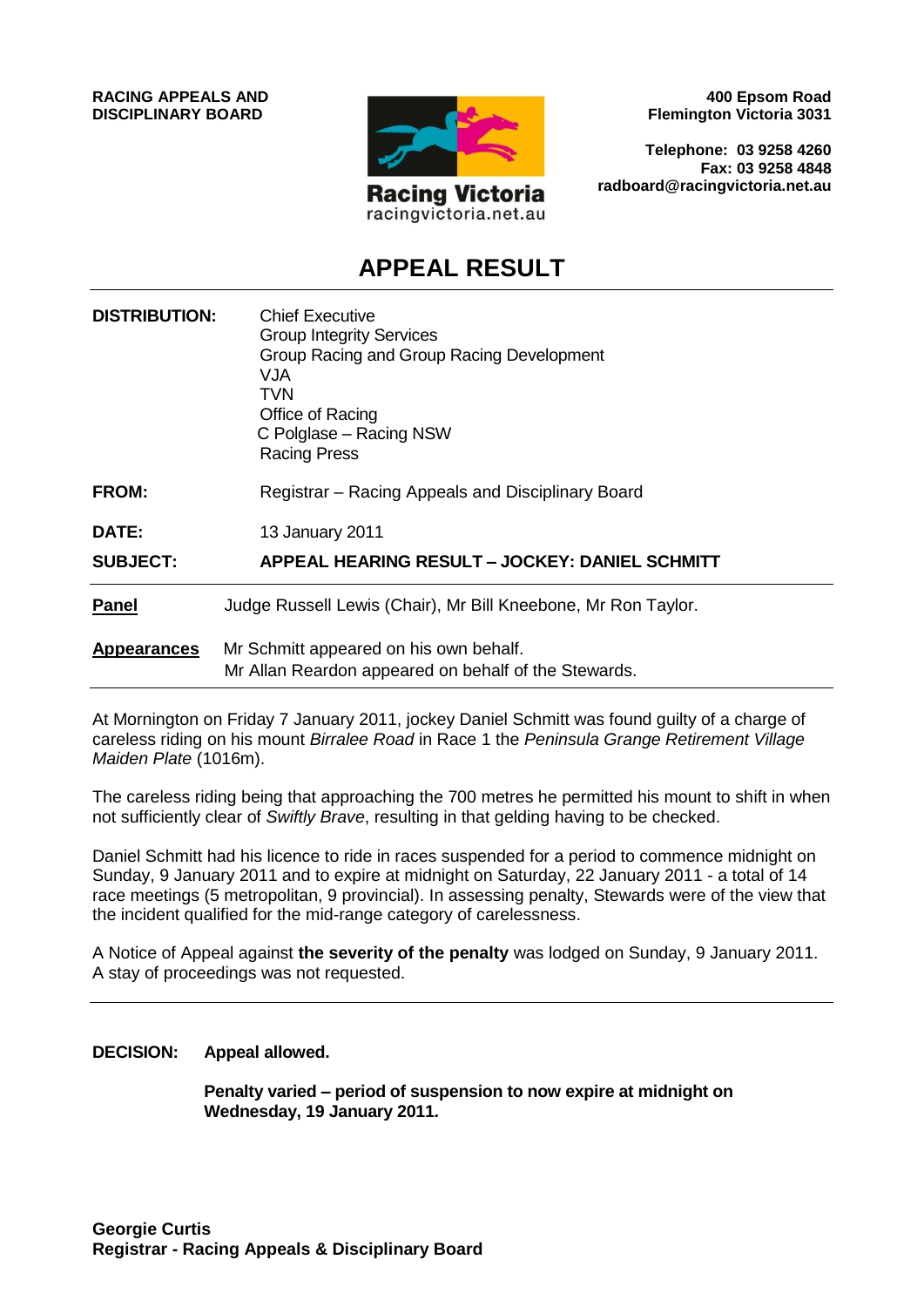# **TRANSCRIPT OF PROCEEDINGS**

# **RACING APPEALS AND DISCIPLINARY BOARD**

\_\_\_\_\_\_\_\_\_\_\_\_\_\_\_\_\_\_\_\_\_\_\_\_\_\_\_\_\_\_\_\_\_\_\_\_\_\_\_\_\_\_\_\_\_\_\_\_\_\_\_\_\_\_\_\_\_\_\_\_\_\_\_

**HIS HONOUR JUDGE R.P.L. LEWIS, Chairman MR W. KNEEBONE MR R. TAYLOR**

# **EXTRACT OF PROCEEDINGS**

# **DECISION**

# **IN THE MATTER OF THE PENINSULA GRANGE RETIREMENT VILLAGE MAIDEN PLATE OVER 1016 METRES**

# **JOCKEY: DANIEL SCHMITT**

### **MELBOURNE**

### **THURSDAY, 13 JANUARY 2011**

MR A. REARDON appeared on behalf of the RVL Stewards

MR D. SCHMITT appeared on his own behalf